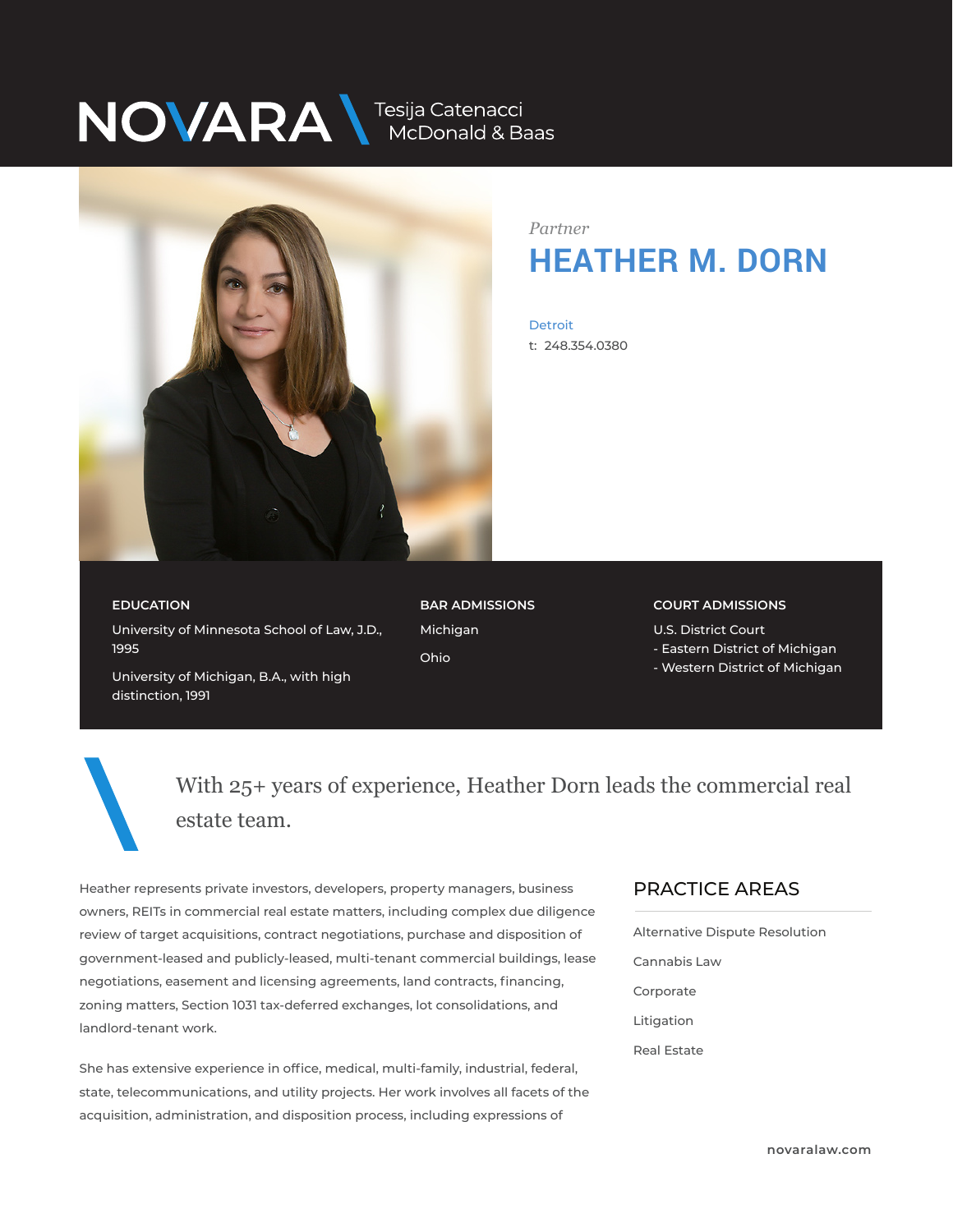

interest, contract negotiations, lease negotiations, lease administration, and contract disputes.

Government transactions require a high level of knowledge as to the interplay of FAR Regulations and government leases, which Heather has acquired over the past decade. Due to her significant experience, she is considered an expert in the GSA and State agency field. Since 2009, she has assisted clients in acquiring over 120 government-leased properties. These transactions represent investments of over \$1.25 billion in government-leased projects, with tenants that include the Department of Defense, IRS, ICE, SSA, U.S. Border Control, FDA, FBI, Army, Marines, Department of Homeland Security, and State Lottery Headquarters.

Heather also represents nonprofits, assisting organizations with their formation and compliance matters, drafting and negotiating contracts, employment matters, lease agreements and third-party provider contracts.

She is also a member of our Cannabis law team.

### PROFESSIONAL AFFILIATIONS

Member, State Bar of Michigan, Real Property Division Member, State Bar of Michigan, Cannabis Section Member, National Federal Development Association (NFDA) Member, Past Board Member, Commercial Real Estate Women (CREW) Volunteer, Deo Gratias Ministries and St. Andrew Catholic Church

Past Board Member, St. Thomas More Finance Council

## **EXPERIENCE**

#### **Representative Transactions include:**

- Acquisition of a 189,875 SF building in Washington, D.C., which is leased to a variety of government tenants
- Represented purchasers in the acquisition of over 120 Class A commercial office buildings in over twenty states, including Arizona, California, Colorado, Florida, Georgia, Kentucky, Michigan, Missouri, North and South Carolinas, Ohio, Pennsylvania, Tennessee, Texas, Virginia and West Virginia.
- Represented a fund in the portfolio disposition of ten properties.
- Represented owners in multiple name change and novation processes with the GSA.
- Evaluated solar power leases, telecommunications equipments leases, and electrical leases.